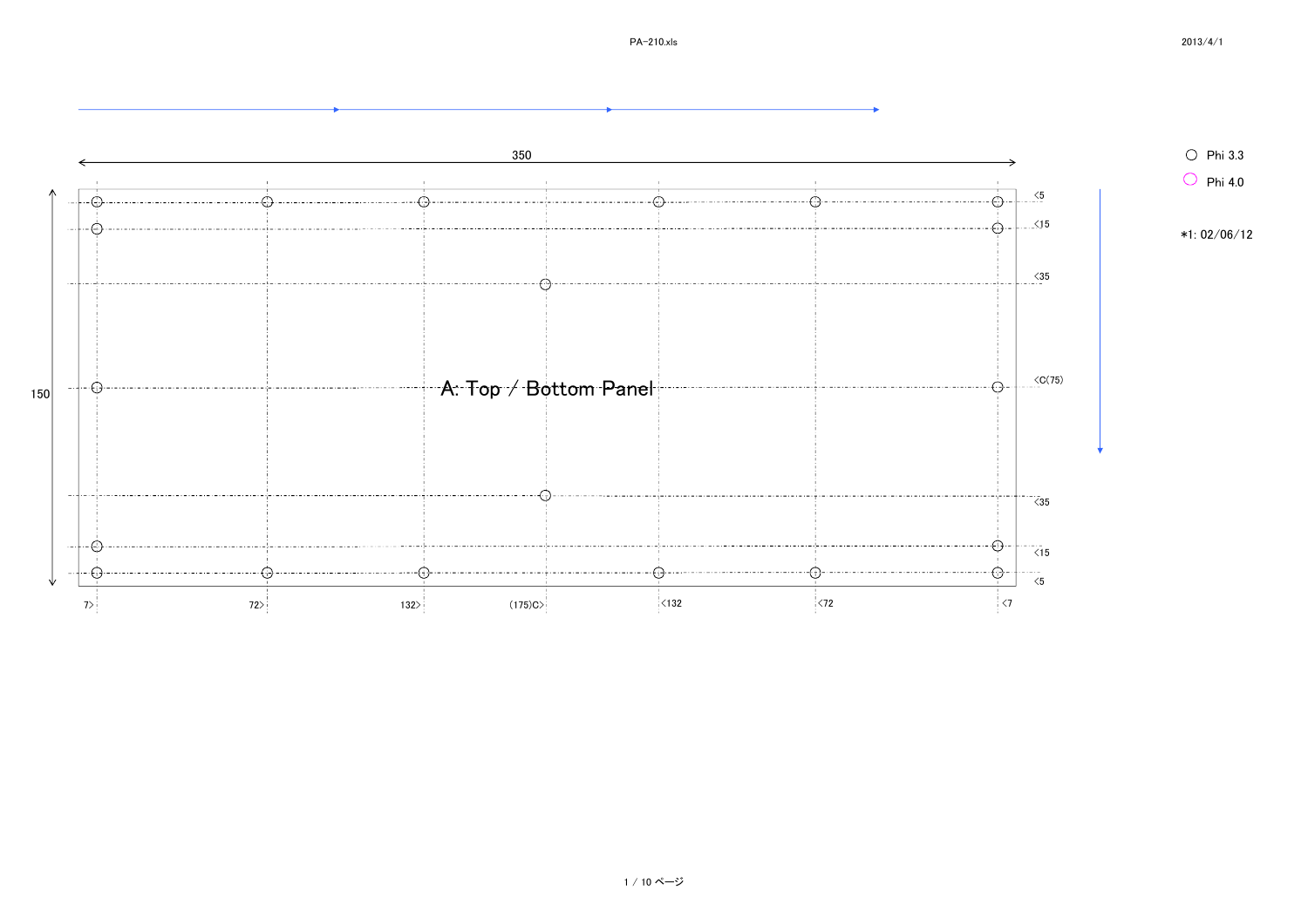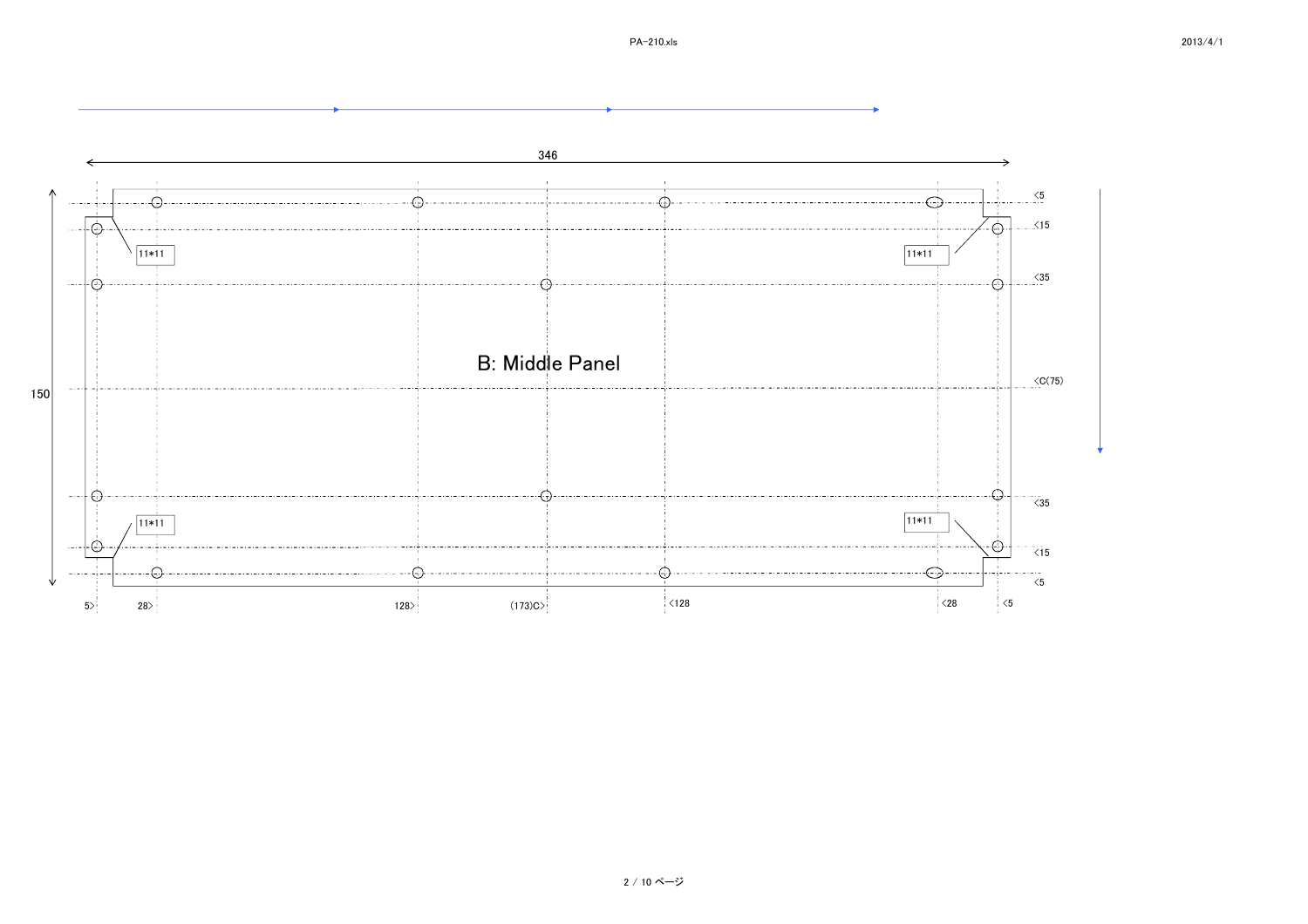

## 3 / 10 ページ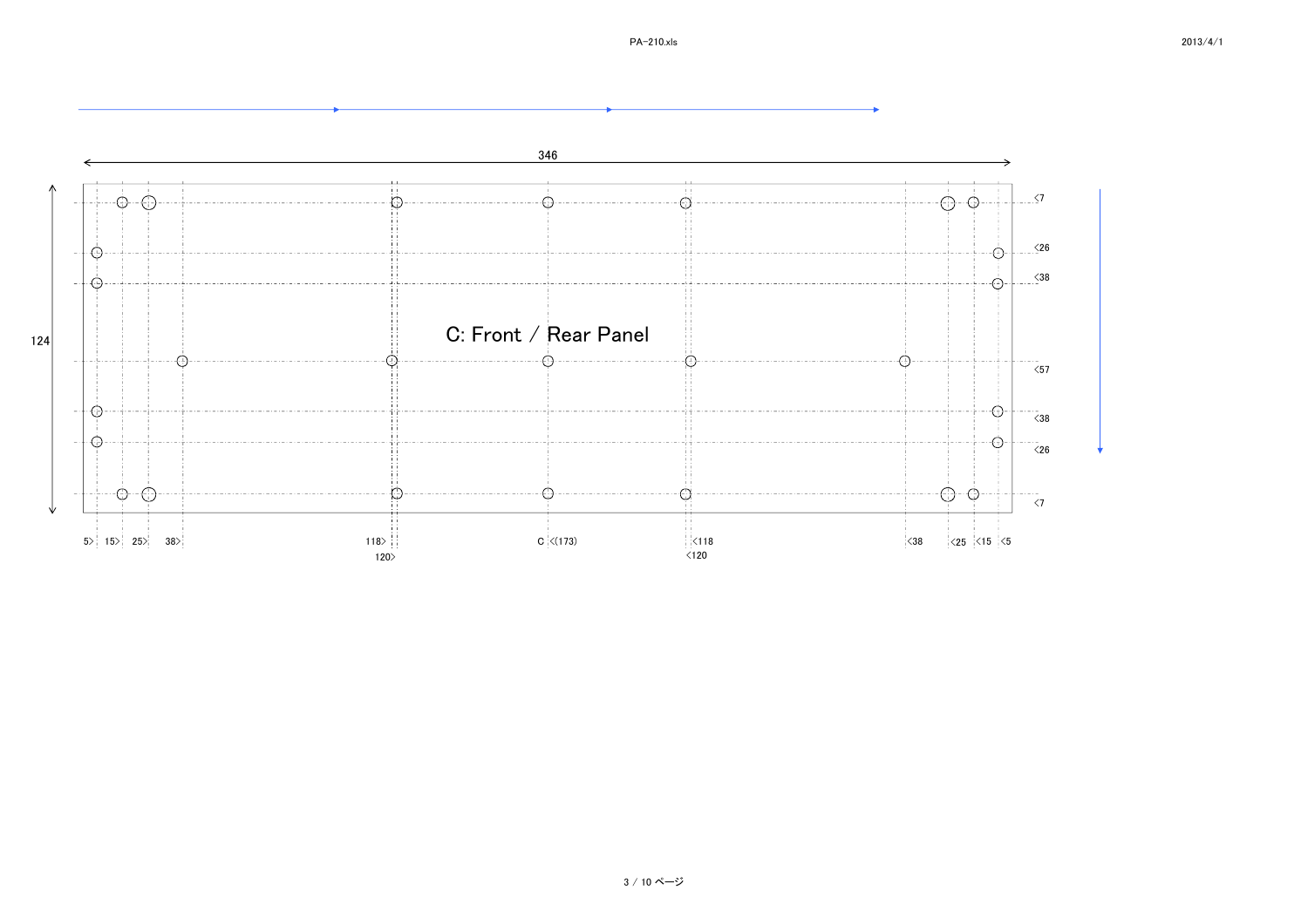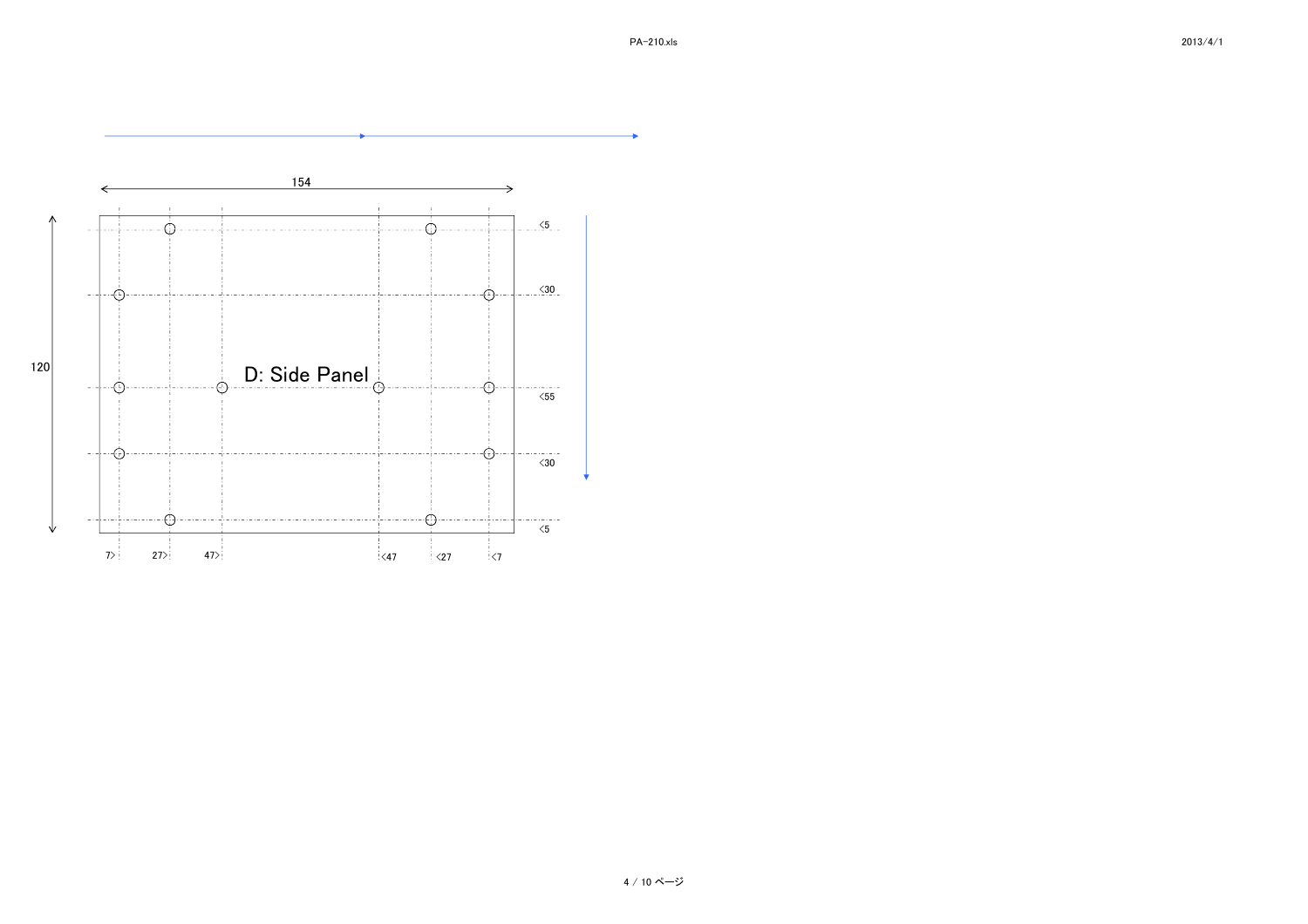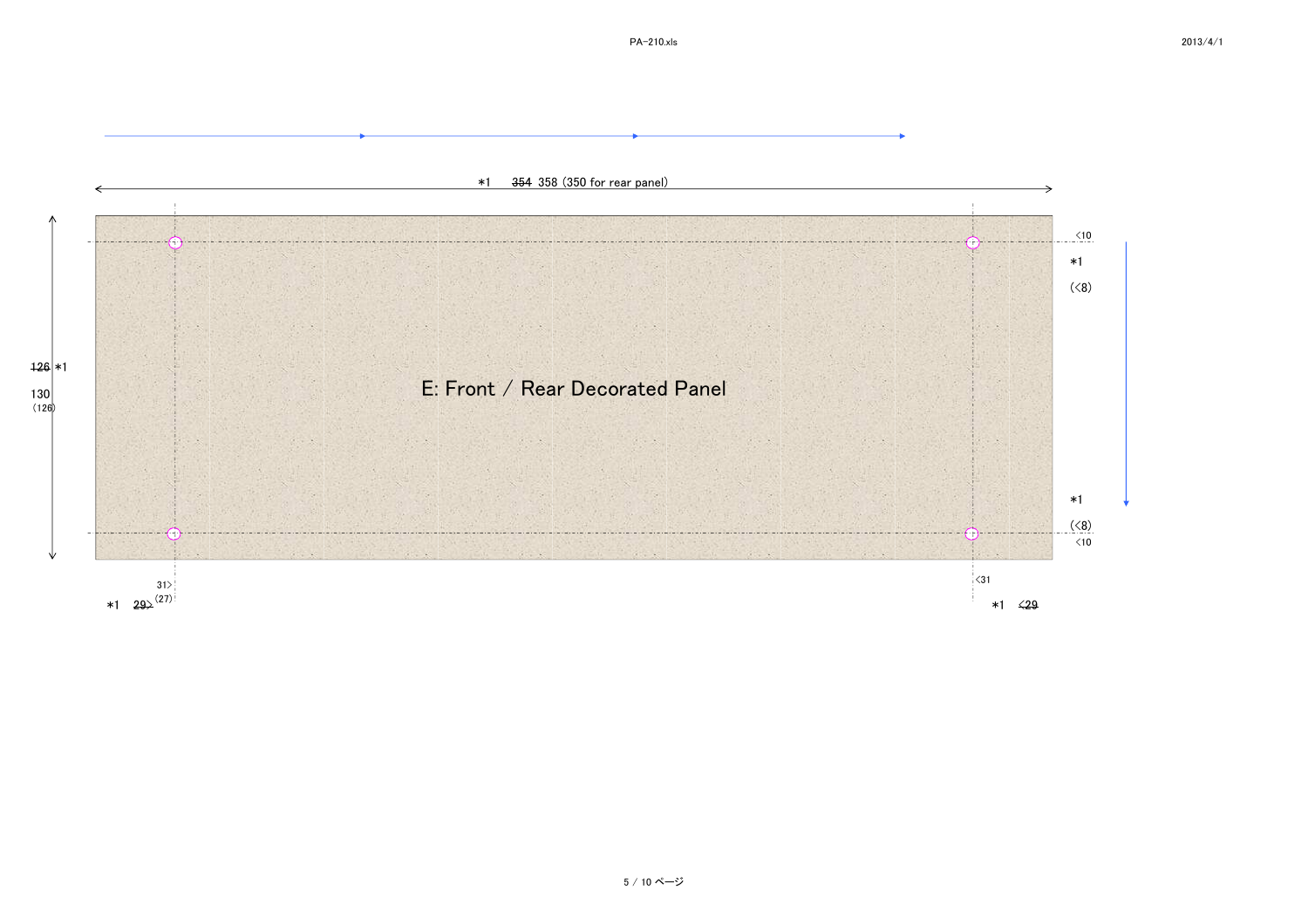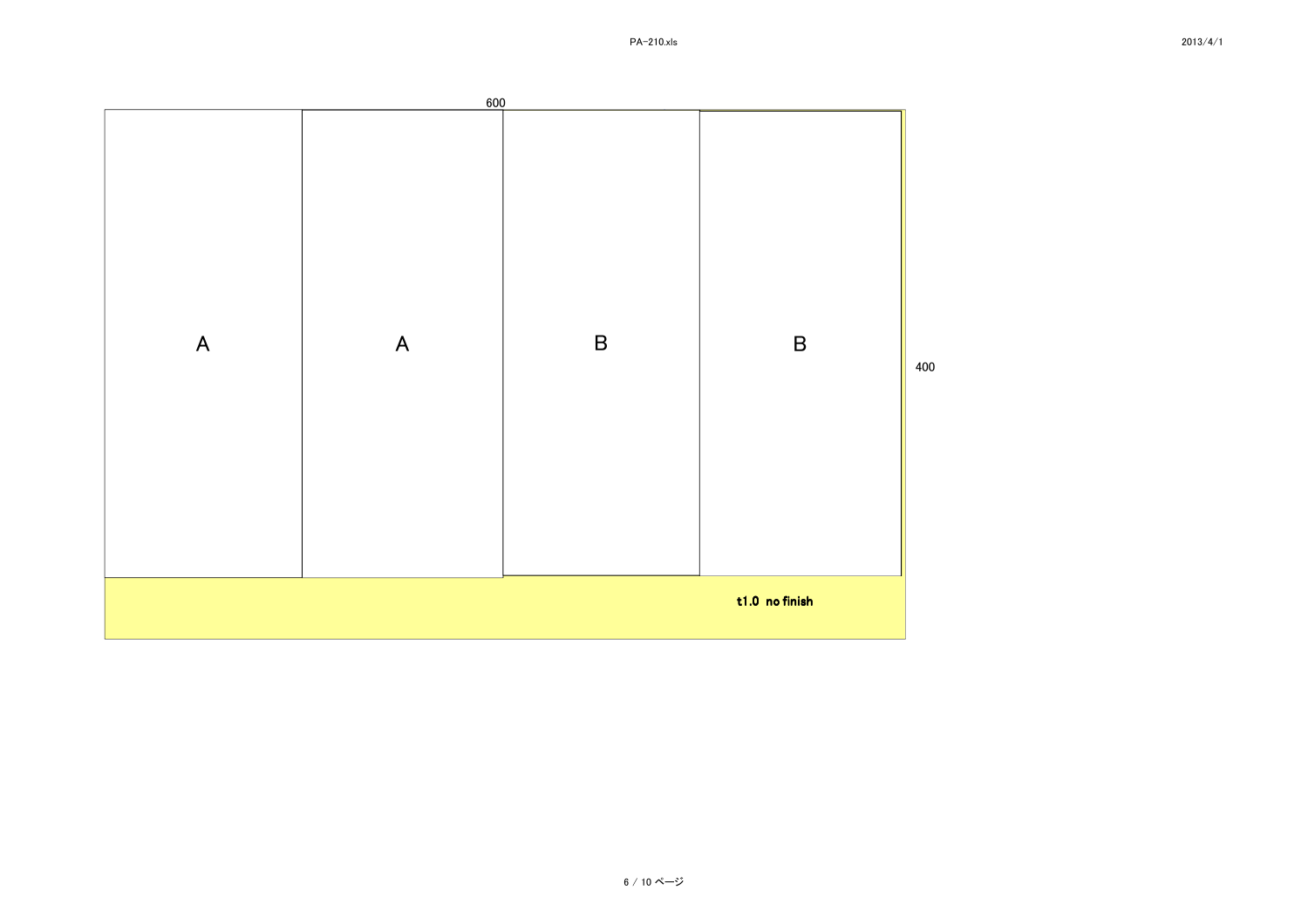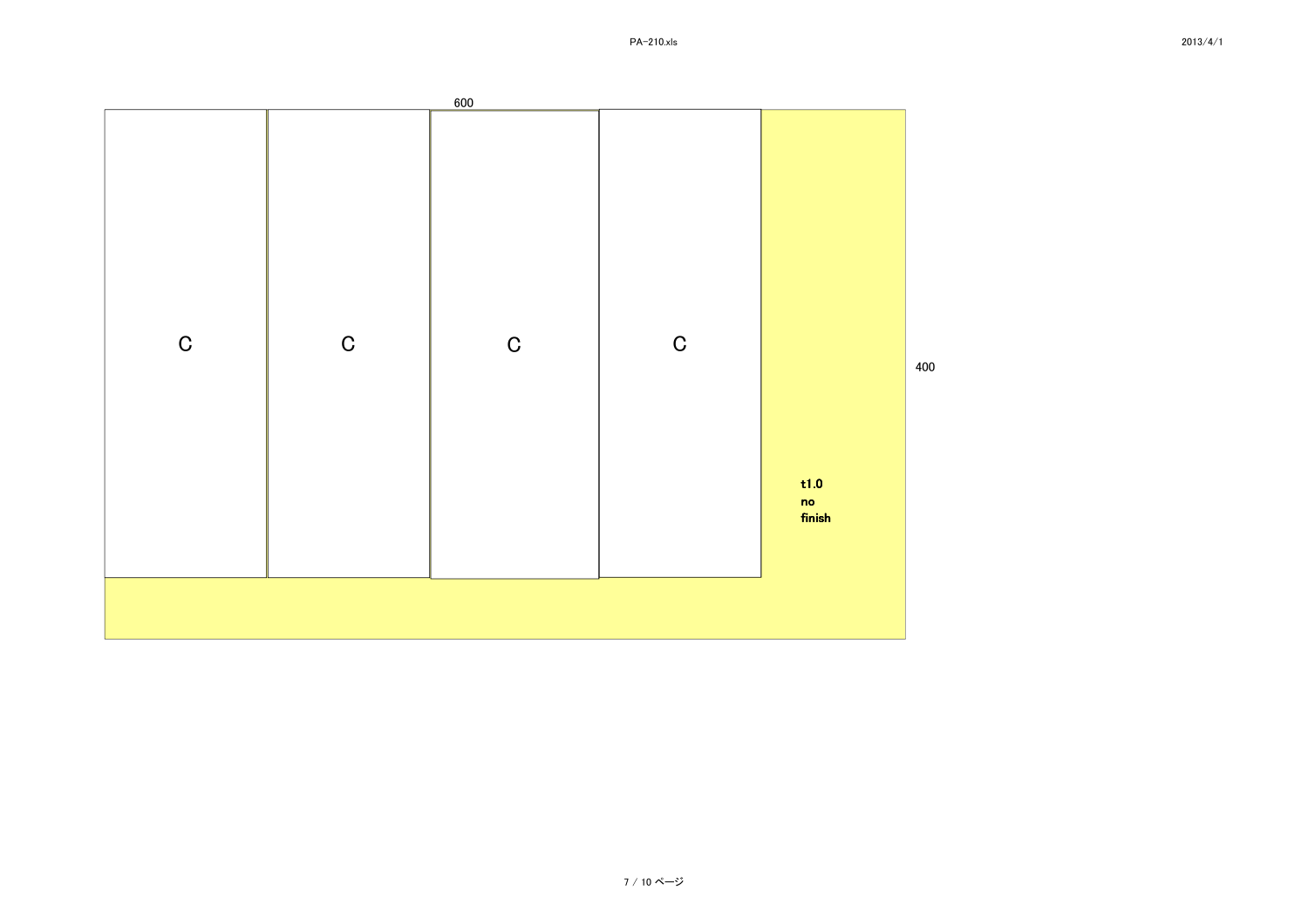

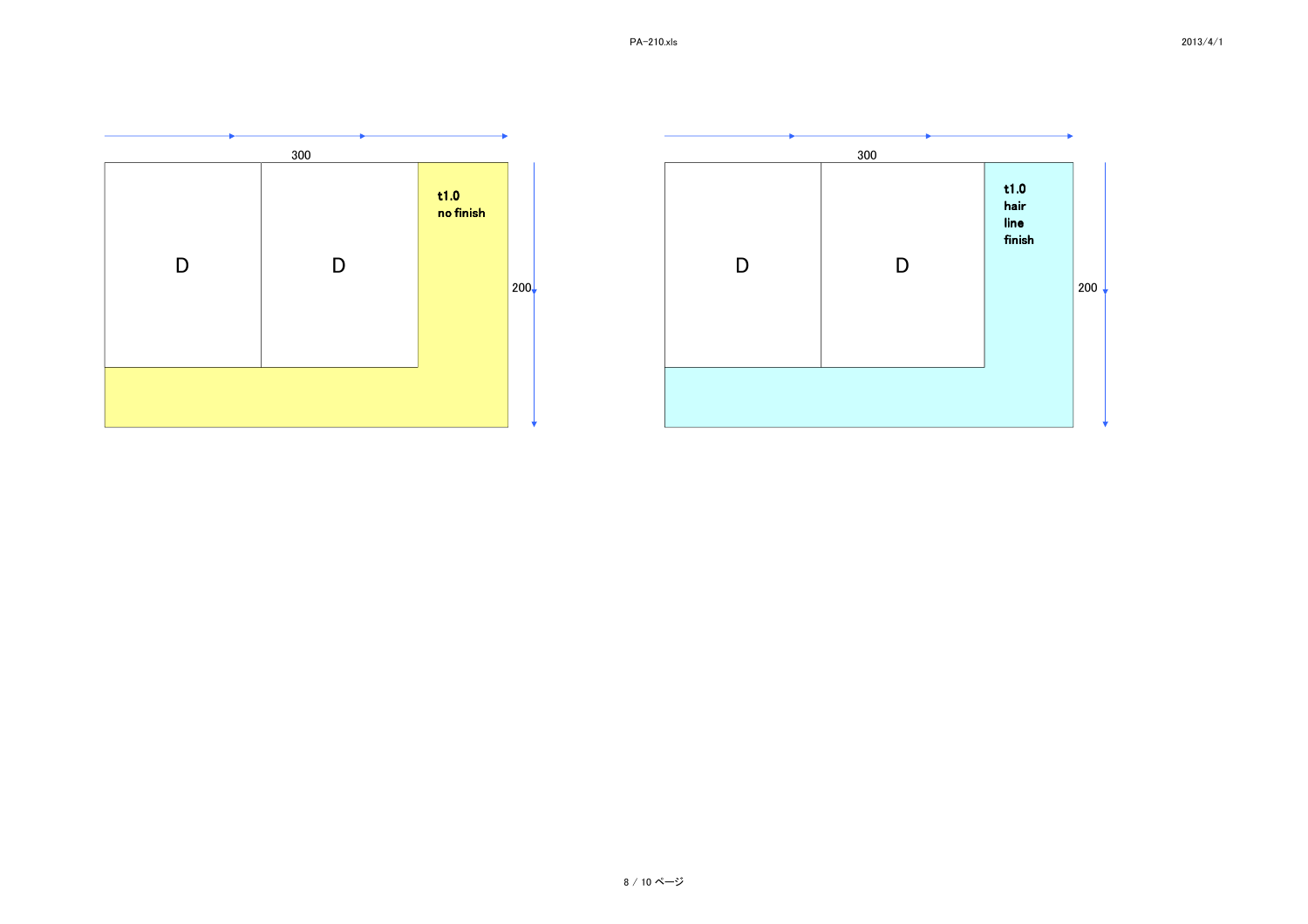